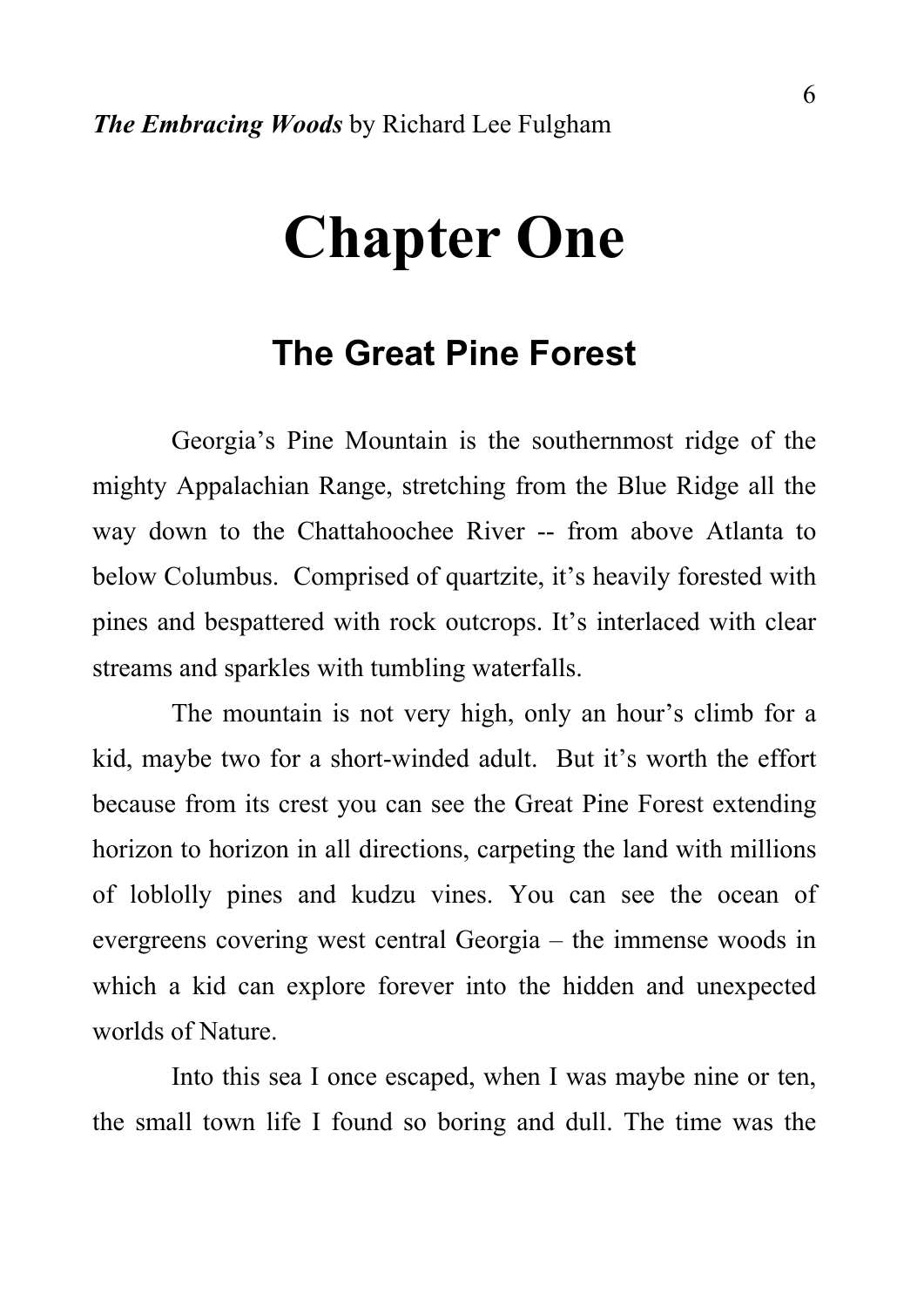early 1960's and the town was called Manchester – a cluster of about 3,000 souls at the foot of the mountain. I wouldn't be so bored today – having suffered so many strenuous times in my adulthood that I desperately crave the peace and quiet I once despised.

 How sad that it's now too late to find that state of grace again. There's no returning. Those days have been absorbed by time and the small town has grown into a city in which I am a stranger. I return only to roam the streets like a ghost, invisible to the young and unrecognized by the old. Only a few souls who knew me still live there. But they are no longer the kids I knew when we were wild and free.

Thus laments a native son

 I have tried to return but nowhere can I find the Main Street. I remember, the avenues I walked, the alleyways I explored, the gang I knew, the trails I tramped, the dogs I loved. The town I knew is gone forever. But I do have one consolation -- the mountain and forest remain as they were, vast and wild. The mountain still welcomes any lonesome souls who crave the solitude of her crest. The great pine forest still whispers strange and profound lessons to those who wander along her trails. The wisdom of the woods is still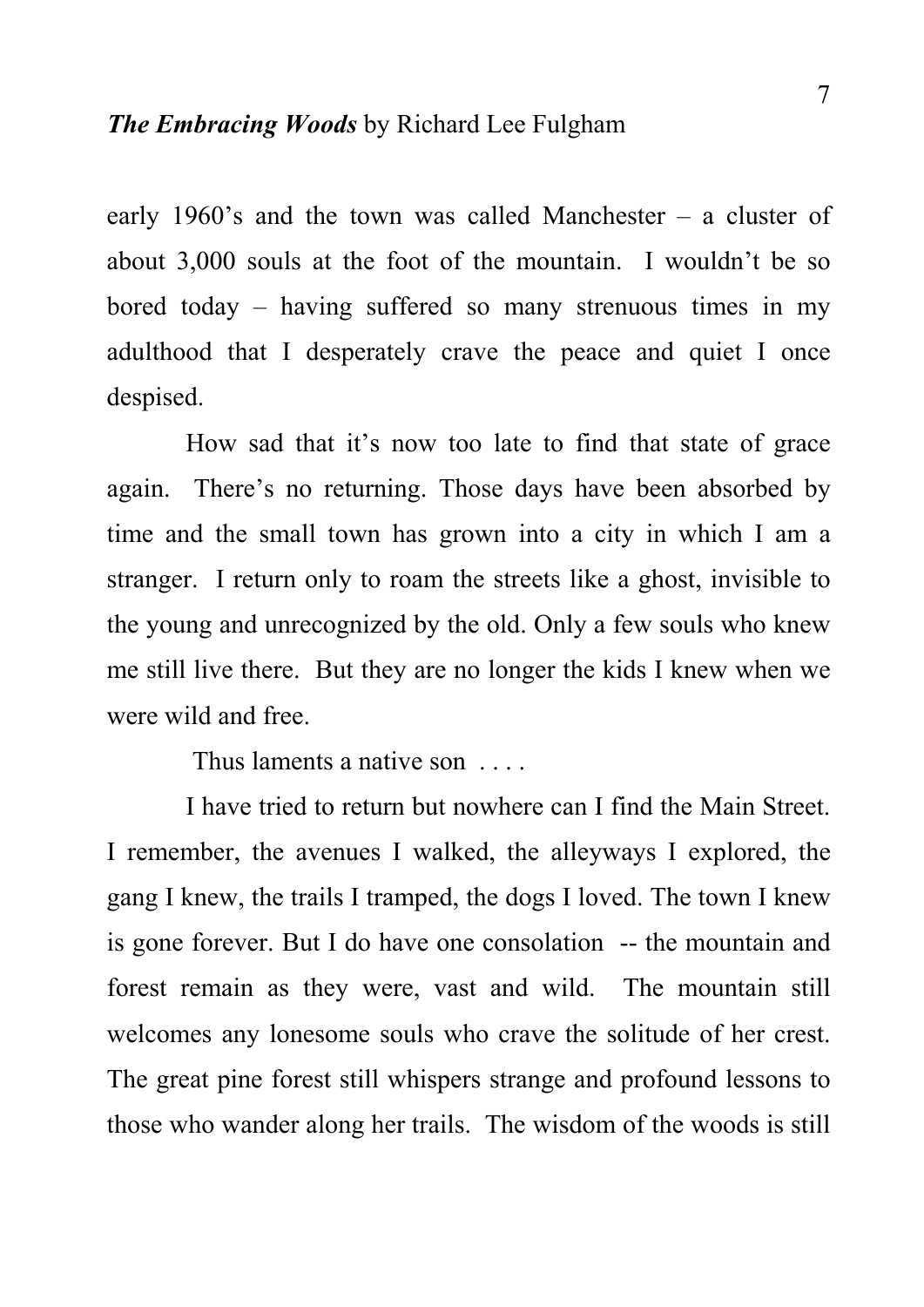to be found.

 I resist being personal but must dip a little into that time forty, fifty years ago when other kids and I could roam without limits or licenses or fears. It was a time when dogs ran free and so did we. Only the schools we attended – Manchester Grammar and Manchester High – penned us in. But even those we could escape every day at three, rushing home to change our school attire for the worn out clothes our mothers refused to throw away.

 Of course, we never hung around our homes – for us it was the street or the woods. The outdoors was our reality. We thought of ourselves as prisoners when forced to stay at home or trapped at school. We roamed as a pack in our preteen years but when adolescence came I separated myself and turned more and more toward the woods, preferring the mountain over the baseball diamond, the trees over my pals, the animals over the adults. By the time I was thirteen, I was a bonafide, dyed-in-the-wool loner.

 At that time, in the mid 1950's, Nature and humanity seemed two different forms of life to me. I can't speak for my old buddies but decades would pass before I would realize that the town and its people were as much a part of Nature as the forest and its creatures. How could I have understood then that the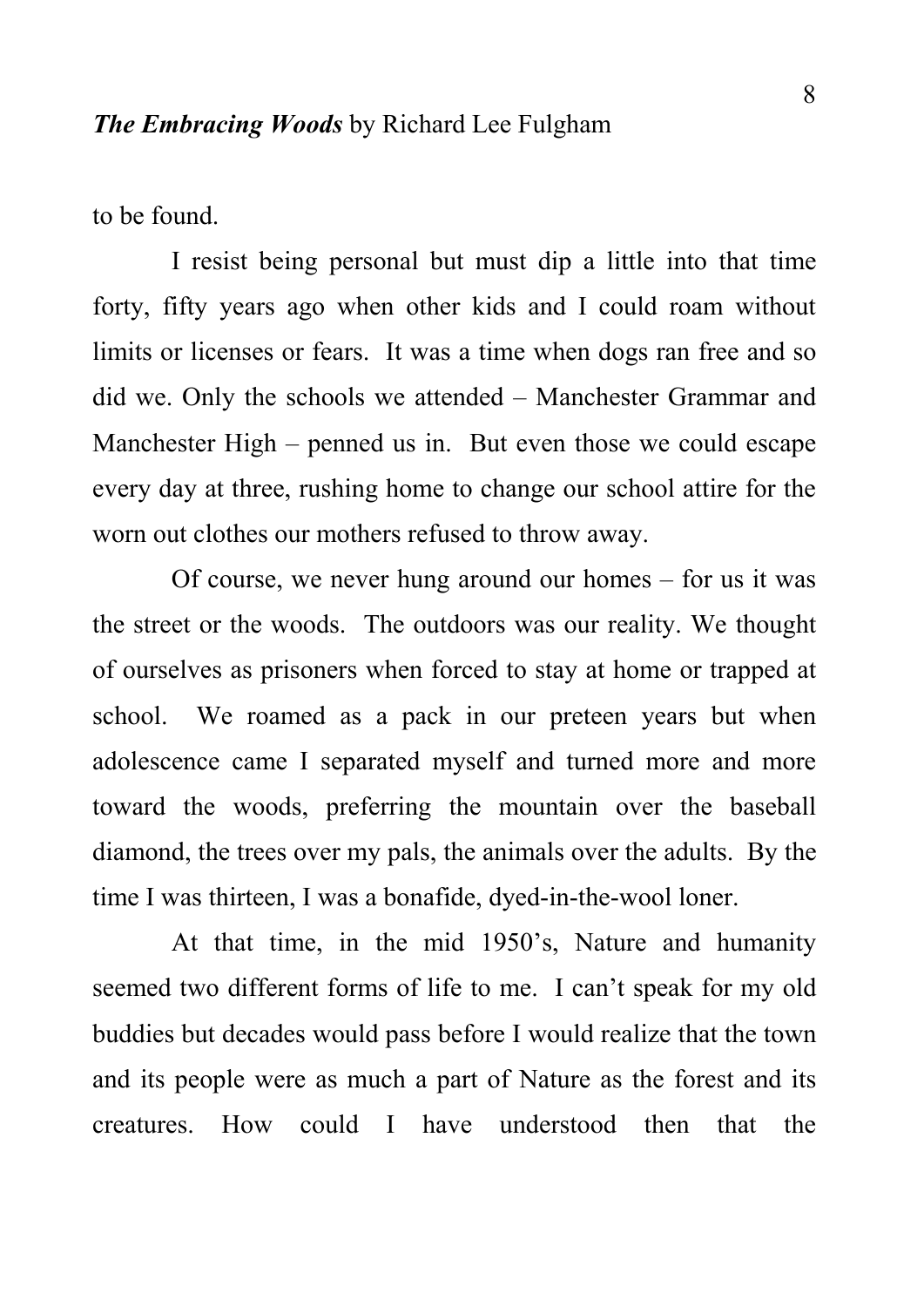incomprehensible forces which ruled the woods also ruled the township – that the nature of the wild was also the nature of man?

 Though I had plenty of pals, I was always alone in my heart – so most days at four o'clock I would leave the house by myself to follow a trail I'd made over the mountain and through the woods. It led to my secret refuge – a patch of old pines carpeted with soft, dry pine needles and drained by a tiny stream I called Copperhead Creek. It was clear as only a Georgia creek can be.

 It was about five feet across but only a few inches deep as it flowed through the refuge. But I could take off my shoes and socks and wade a mile or so down till I found pools where the water had collected in ravines. I named one of these pools – one especially full of snakes – Moccasin Pond.

 The water had pooled in a deep trench cut through red clay. It was about ten feet in length, four or five feet across, about two feet deep and was bordered on both shores by perpendicular clay shelves rising five or six feet from the surface of the water. Someone years before had tried to bridge the ravine with an old wooden door, which had eventually fallen into the little gorge lengthwise to make a platform over one end of the pool.

I was able to stretch out on the old door and peer directly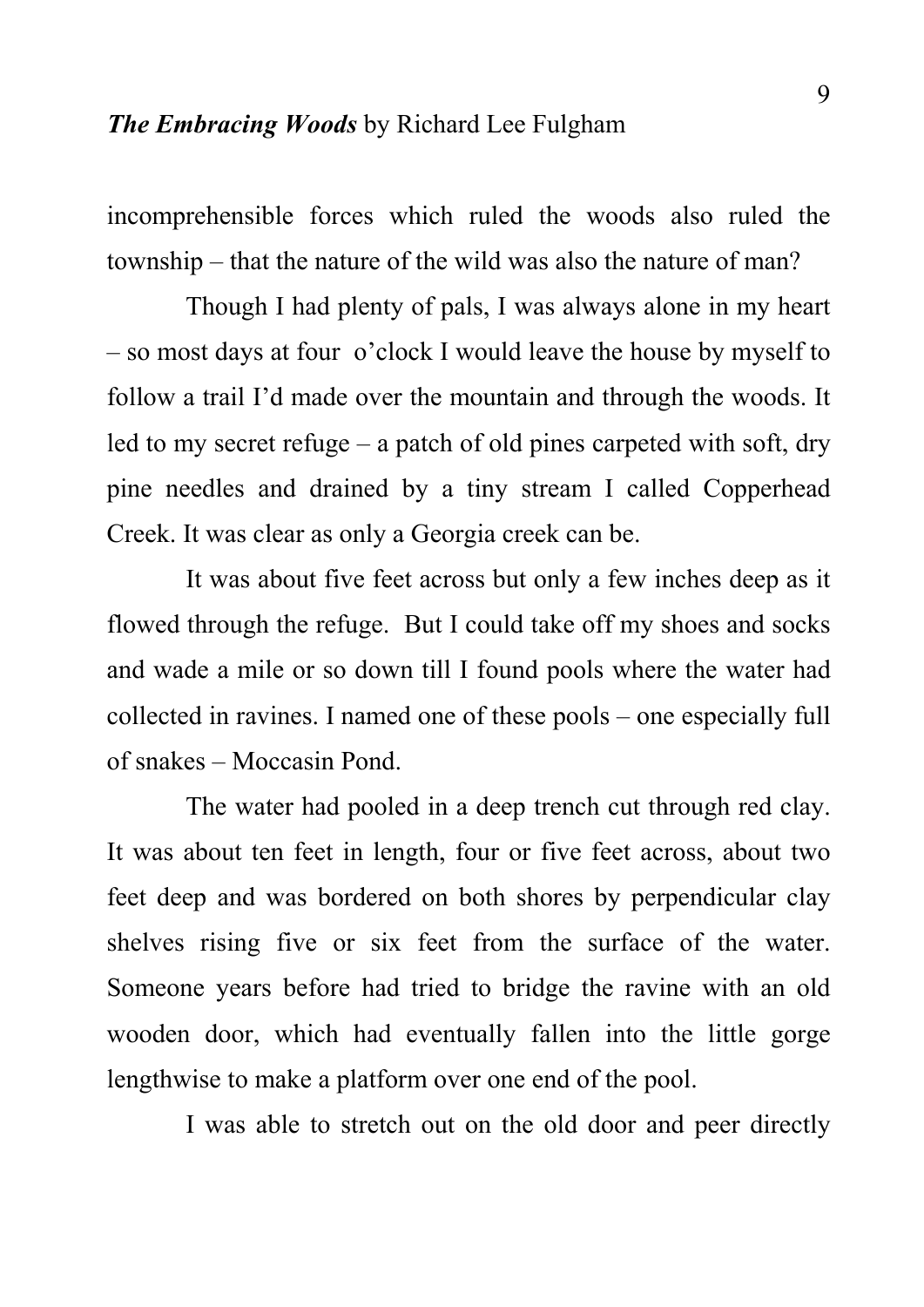into the pool. The ravine was wide enough so that the sun almost always flooded my private pond with a penetrating white light which made the water and everything in it shine with an awesome clarity. Vines crisscrossed the tiny realm over my head and dozens of queen watersnakes sprawled across them, basking in the sun.

 It was a microcosmic, magic world. But it was not mine alone, for I shared it with queen snakes, green snakes, garter snakes, ribbon snakes, brown snakes, a massive tub-sized snapping turtle, a smaller hand-sized mud turtle, three painted terrapins, a box turtle, hundreds of anole lizards, a half dozen spiny swifts, one five-lined skink, six brown skinks, one grapefruit-sized bullfrog, five green frogs, dozens of smaller leopard frogs, a slew of peeping treefrogs, countless salamanders and their aquatic young, and countless mudpuppies, tadpoles, minnows, sunfish, crayfish, dragonflies, damselflies, and other monstrous-looking insects and their larvae.

 All lived together in the crystal creek. Oh yes – there was also a young water moccasin who always basked alone on a particular branch, far away from the other watersnakes – and a coral snake, whom I saw only once.

 Upstream, I knew, lived a giant six-foot brown watersnake and somewhere in the woods lived a cannibalistic kingsnake. I had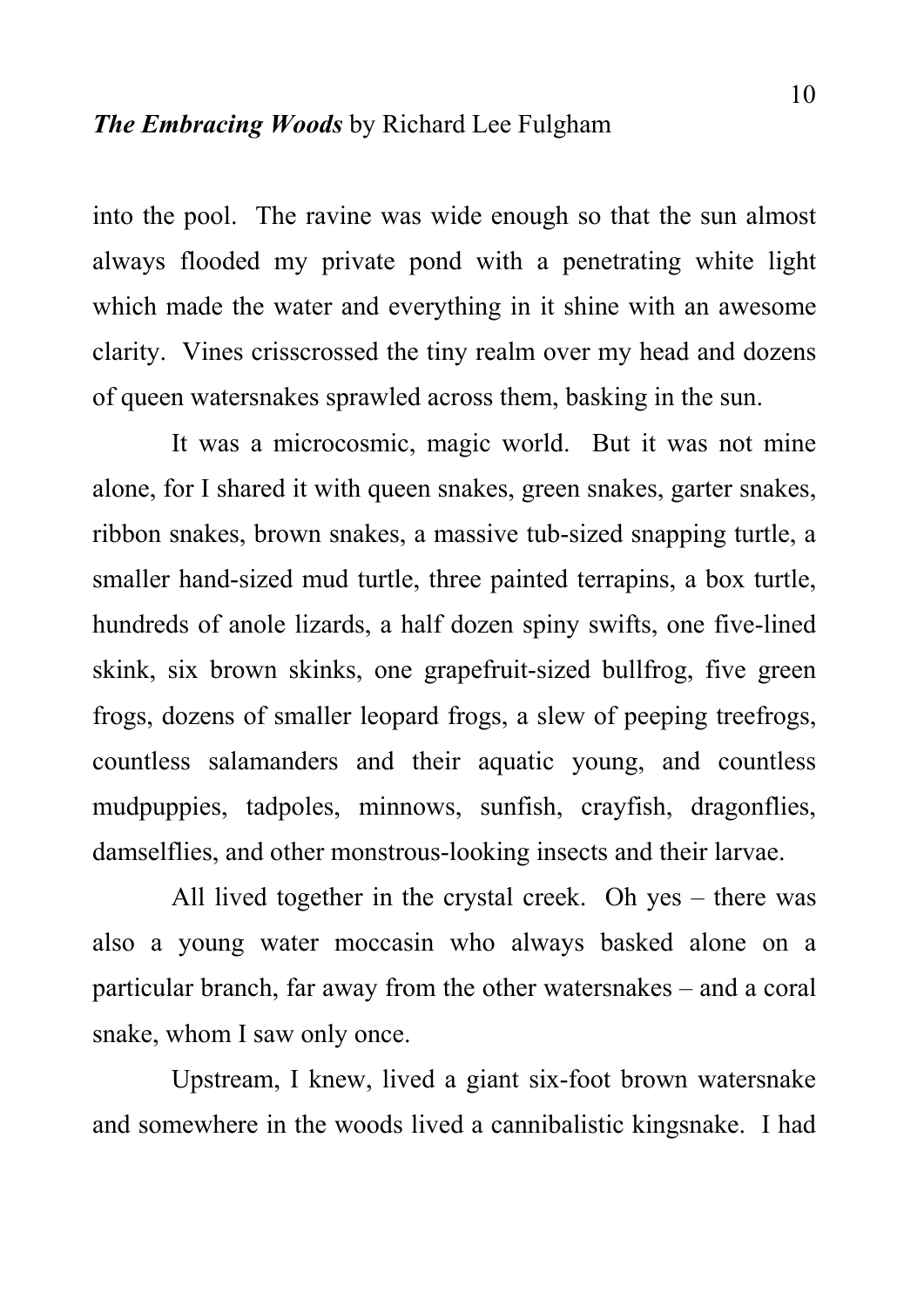seen them both but they rarely visited Moccasin Pond when I was around. There was also a sly gray fox whom I'd seen only once, surprising him as he devoured a squirrel he'd ambushed. Over the pool and all around lived thousands of birds, including a barred owl who slept in a hollowed out cavity in a huge dead tree and a kingfisher who buzzed my pond every day. So this was my world and its exquisite sea.

And therein lies a tale . . . .

 One Saturday morning, just after the sun had risen as white and round as the eyelid of a dying bird, I lay on my bridge and was watching the mudpuppies stalk earthworms I had dropped into the water. The turtles and crayfish were hungry too, and a little battle erupted beneath the surface as the predators fought each other for the drowning worms.

 The commotion was so great, and I so thrilled, that I didn't notice a fat queen watersnake crawling out of the water and onto the bank. The bank was covered with muddy grasses and it was the sound of slithering that awoke me from my transfixed state. Looking at her, I saw that she was about two feet long and apparently searching for something.

Suddenly she seemed to find the right place, next to a large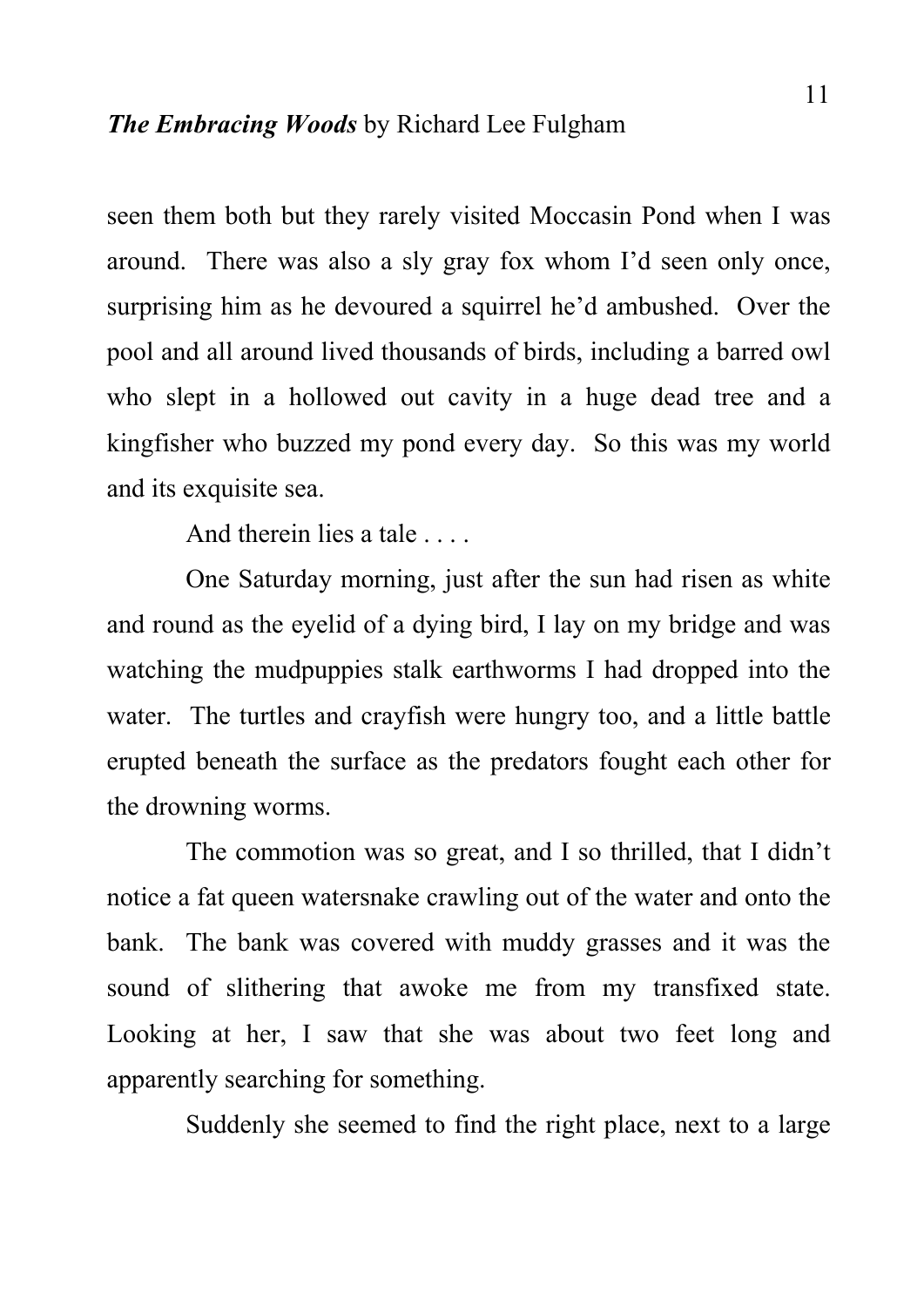piece of rotted log, and began to shiver as if freezing. Then, to my astonishment, she began giving birth to living young. I knew that some snakes lay eggs and some give birth to living young. But reading is one kind of excitement and actually witnessing such an event quite another. One by one the baby watersnakes were born, each wrapped in a transparent membrane, through which they easily tore.

 She gave birth to seven snakes, each about four or five inches long and as big around as a pencil. As they broke through the membrane, each would instinctively head for the water. The mother paid no attention to them. She didn't care about their fates.

 As I watched, hypnotized, the hideous snapping turtle appeared and snatched the first baby snake to slide into the water. As the gruesome snapper grabbed it, the baby seemed to give a silent scream, opening its mouth wide and writhing back and forth as blood tinted the water red. It was over quickly and I watched as the monster turtle dragged its victim into its lair dug into the bank underneath the water.

 The second baby watersnake slid into the water and immediately disappeared, safely hidden underneath the vegetation along the shore. I was happy for it.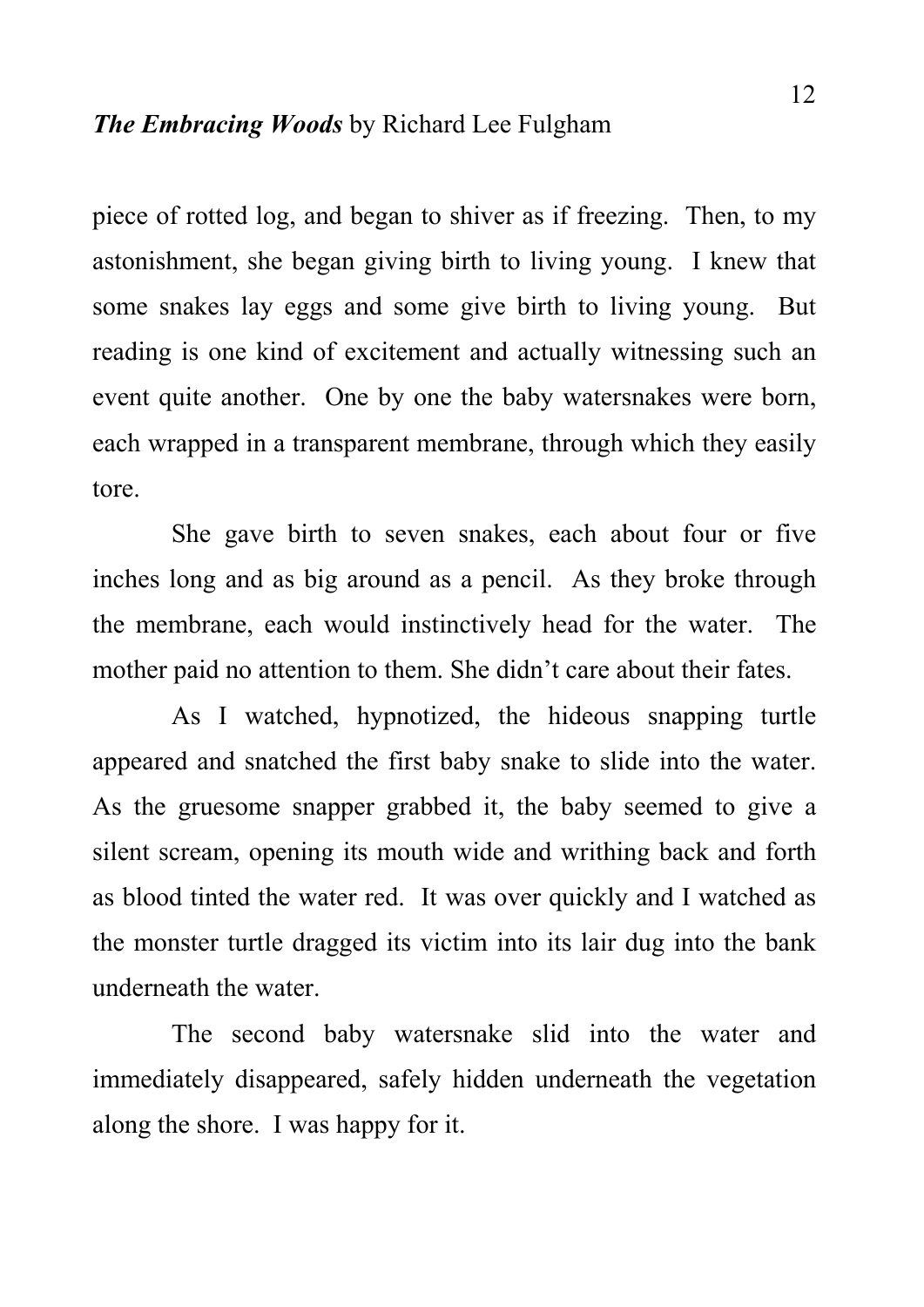But Nature had a lesson to teach me. I was caught by surprise as the big kingsnake appeared from nowhere and began swallowing the baby watersnakes one after another until none at all were left. The aptly named king, gleaming black with a golden chain shining on its back, didn't bother to kill them first. The king merely grabbed a tiny head and swallowed the tiny body in a matter of seconds. And when he was finished with the young, he began to flick its tongue excitedly over the mother, who finally came to her senses and tried to escape.

 It was in vain. The kingsnake had her before she could hit the water, grabbing her just behind the head and coiling around her in a ball of rippling muscles and glittering scales. But she didn't accept her fate lightly, thrashing and biting for a full five minutes before she at last fell limp and lifeless, to be swallowed whole by the king of Copperhead's Retreat.

 I was paralyzed with excitement and awe. How swiftly and cruelly death came in the wild! Life was extinguished almost as quickly as it was born. Out of seven young and the mother, only one had escaped to perhaps grow to maturity and give birth again to keep the queen watersnake population alive.

It was then I had my first inkling of Nature's first rule: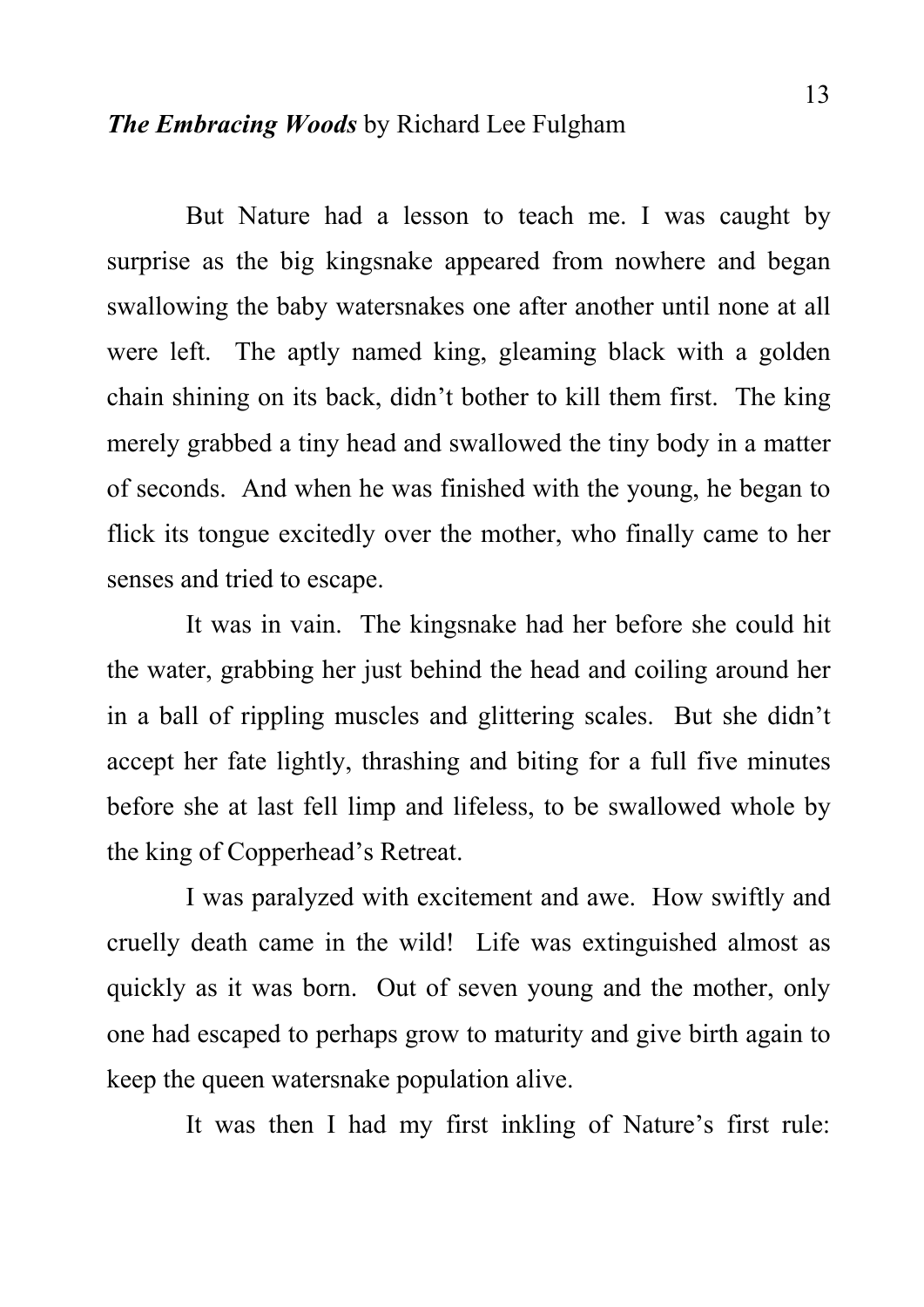produce many so that a few may survive. At that time, child that I was, I didn't see that this same rule applied to mankind and to mankind's ways. I would not only understand when I reached adulthood, I would experience the same unbending rule in my own life and ambitions.

 It was early spring and the pool was filled with clear, gelatinous blobs of toad, frog and salamander eggs. There were literally thousands of tiny black eggs in the blobs, deposited by the adult amphibians after mating in February as they emerged from hibernation.

 I watched those eggs day by day as they changed from black dots to true embryos. I took some home at intervals to study under my microscope. Even then, at that young age, I knew from my books that all embryos look startlingly alike at the beginning. In fact, even human embryos look like the frog and salamander embryos at the earliest stages, with tails, gills, and red, beating hearts seen through transparent skin.

 As the weeks passed, the eggs began to hatch and fill the pool with thousands of tiny tadpoles, most of whom were eaten by larger creatures as soon as they tried to swim. I admittedly felt bad about this carnage occurring in my little universe. As I watched, the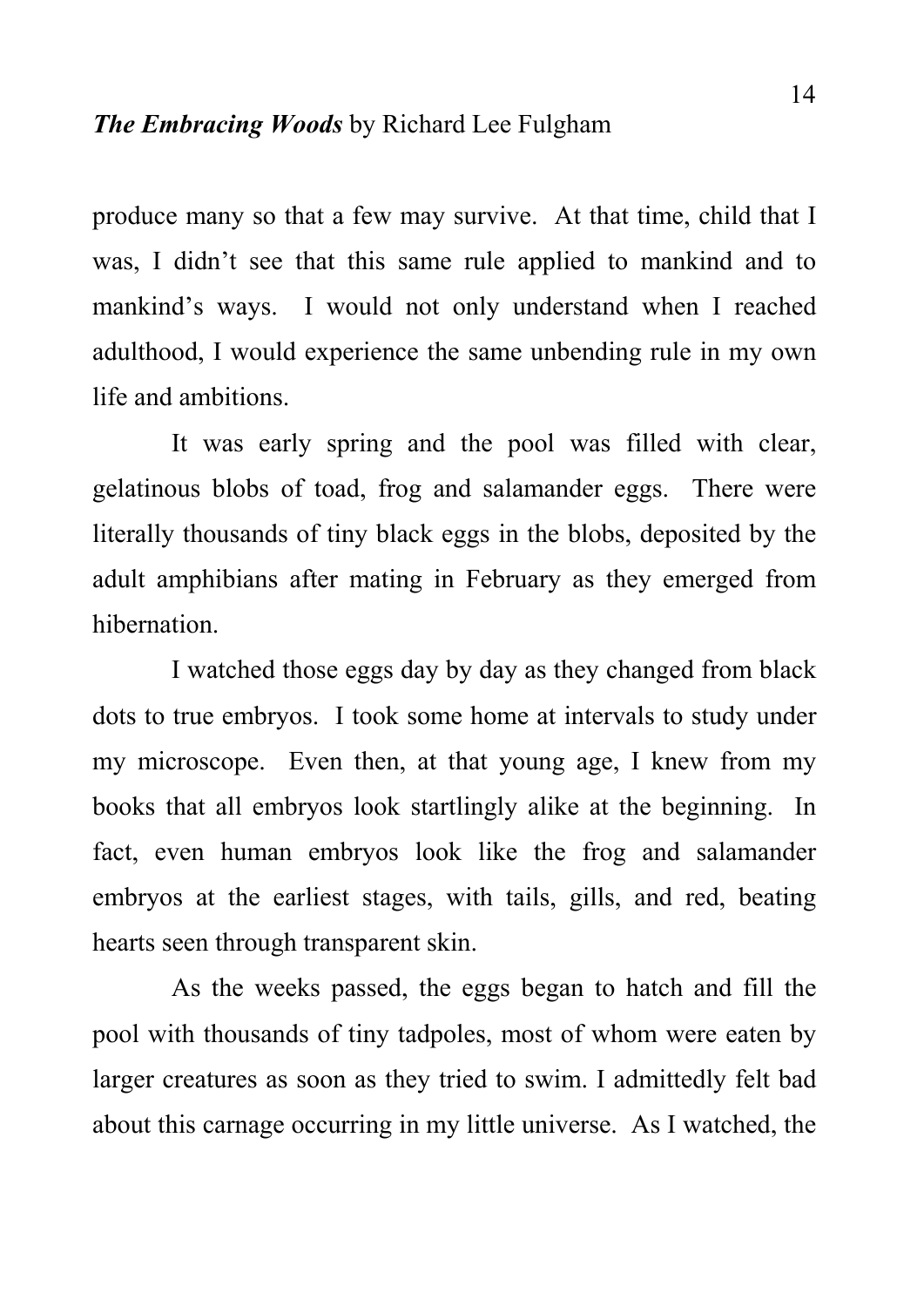tiny infant creatures were mercilessly devoured by the turtles, mudpuppies, crayfish, and especially the hideous dragonfly larvae with their long, fanged lower lips. I came every day -- and every day there were fewer and fewer tadpoles. By summer, there were only a hundred or so left out of the hundred thousand or so which had been born.

 As the surviving tadpoles increased in size and began to develop limbs, they became prey for the snappers and the brown watersnake, which would come only when I was gone. Only a few dozen tadpoles and salamander larvae remained by the time summer arrived. But even those were endangered. An unexpected threat awaited them on land.

 Many, many times as I was watching, a tadpole which had survived long enough to transform into a true frog or toad would boldly hop on land and see for the first time the terrestrial jungle of grasses and weeds it would inhabit. But as dusk came, the mighty bullfrog would take his position on the shore and, between deepthroated songs, would snap them up as if they were insects. To make things even worse, a gartersnake appeared and also feasted on the young amphibians. As each died, it gave a tiny cry of fright and horror as it disappeared down the carnivore's throat. Maybe a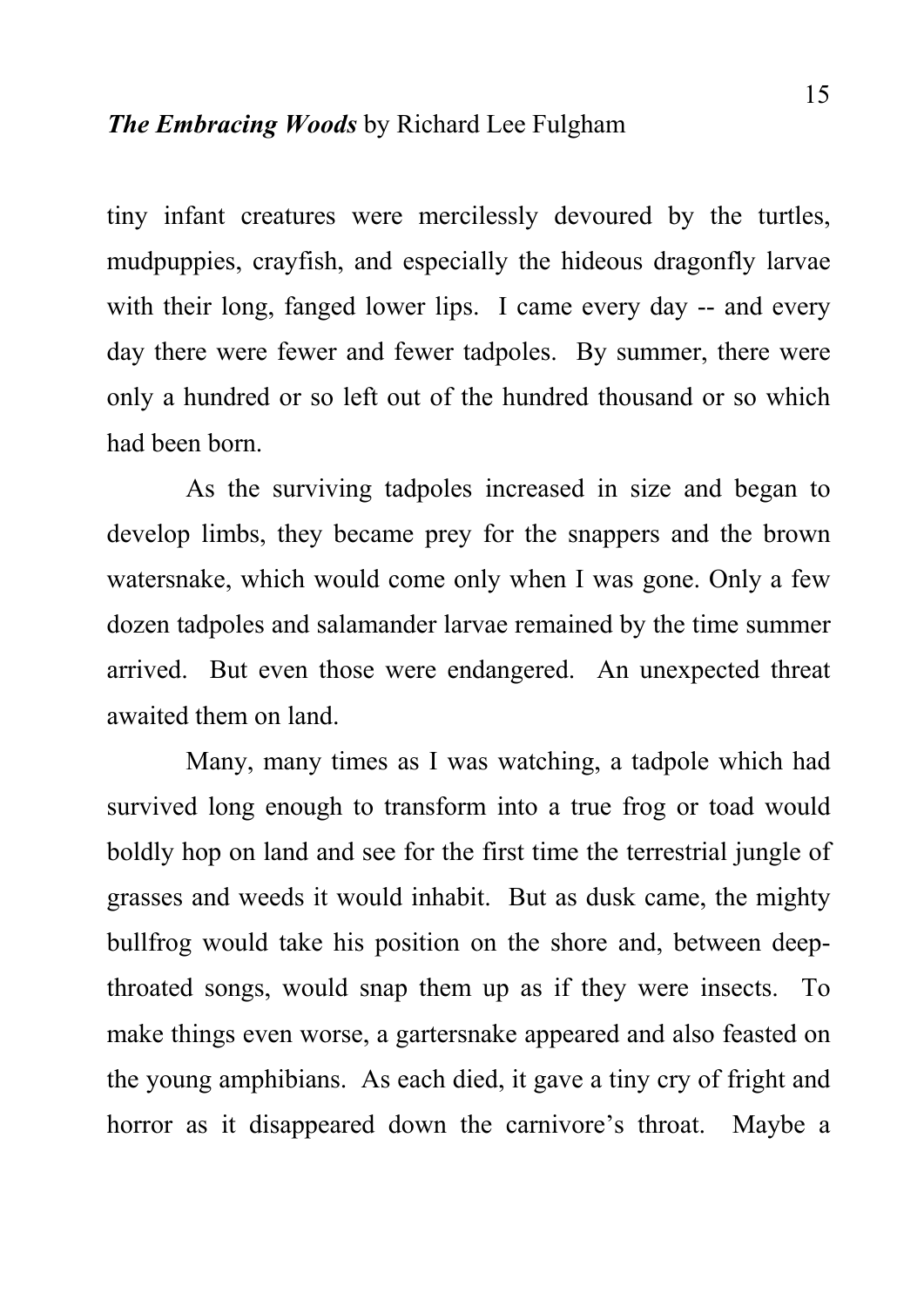dozen lucky infant frogs and toads escaped into the night.

 So, out of at least 100,000 new lives, about 12 survived. It was embedded in my mind: Nature creates thousands or millions so a few might survive and reproduce. Such is the struggle to survive. Next year there would be maybe five or six new frogs living on the shores of Copperhead's Retreat. They would sing into the night and feast and copulate and live until found by the snakes, bullfrogs, water birds or other predators hunting their flesh. Just to live was to live dangerously.

 I have never forgotten the carnage I saw at that tiny pool of water in the middle of the pine woods. So I was not surprised when war and accidents and disease took a toll of my friends as I matured through the years,. I had grieved for snakes and frogs as a child; as an adult I grieved for my lost friends. But I understood and did not condemn life or accuse God of cruelty. Nature feeds upon itself and in this manner grows. It could be no other way.

 Though I went through an adolescent stage when I blamed mankind for all the pain and death in this too real world, I eventually connected my lessons at Copperhead's Retreat to the process of existence. Nature is one immense organism growing in the Universe and those creatures we call individuals are cells within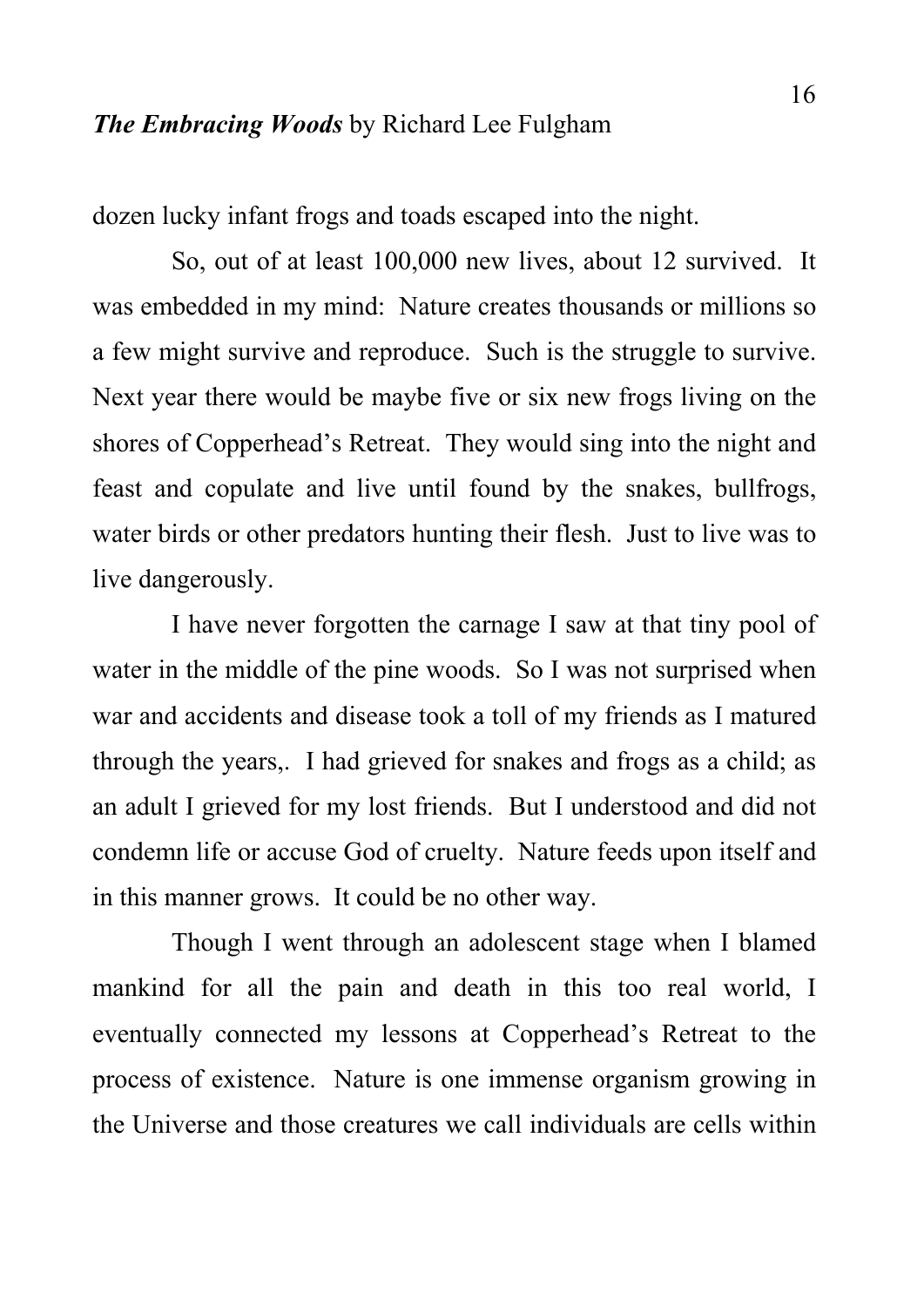its body. As in all bodies, cells mature, reproduce, then must die to make way for the young.

 The universe is a cold and hostile place. Nature must make up for this by over-producing in order to appease that higher consciousness ordering the grand scheme of being. Nature is lush, fecund and beautiful -- but she can only be this way by constantly creating in such abundance that death cannot devour all of her creations. Whether there is a God separate of Nature, or whether God is Nature, the same basic rule applies and can't be changed.

 Now, having reached that point in my life where I see more behind me than I can see in front, I understand and accept the violence that seems to engulf this living earth. The fear, grief and pain we must experience is not cruel. It is only natural and in the long run, renews and refreshes Nature as she feeds off of the dead.

 And I understand, too, that there must be a single underlying spirit animating all living things, a shared spirit which never dies with the material flesh but continues forever as Nature proceeds into the unknown tomorrow of the future. Perhaps in the end, Nature will indeed be one vast living, conscious being which will survive and reproduce until the universe is filled with life.

There was much more for me to learn from Nature, and we